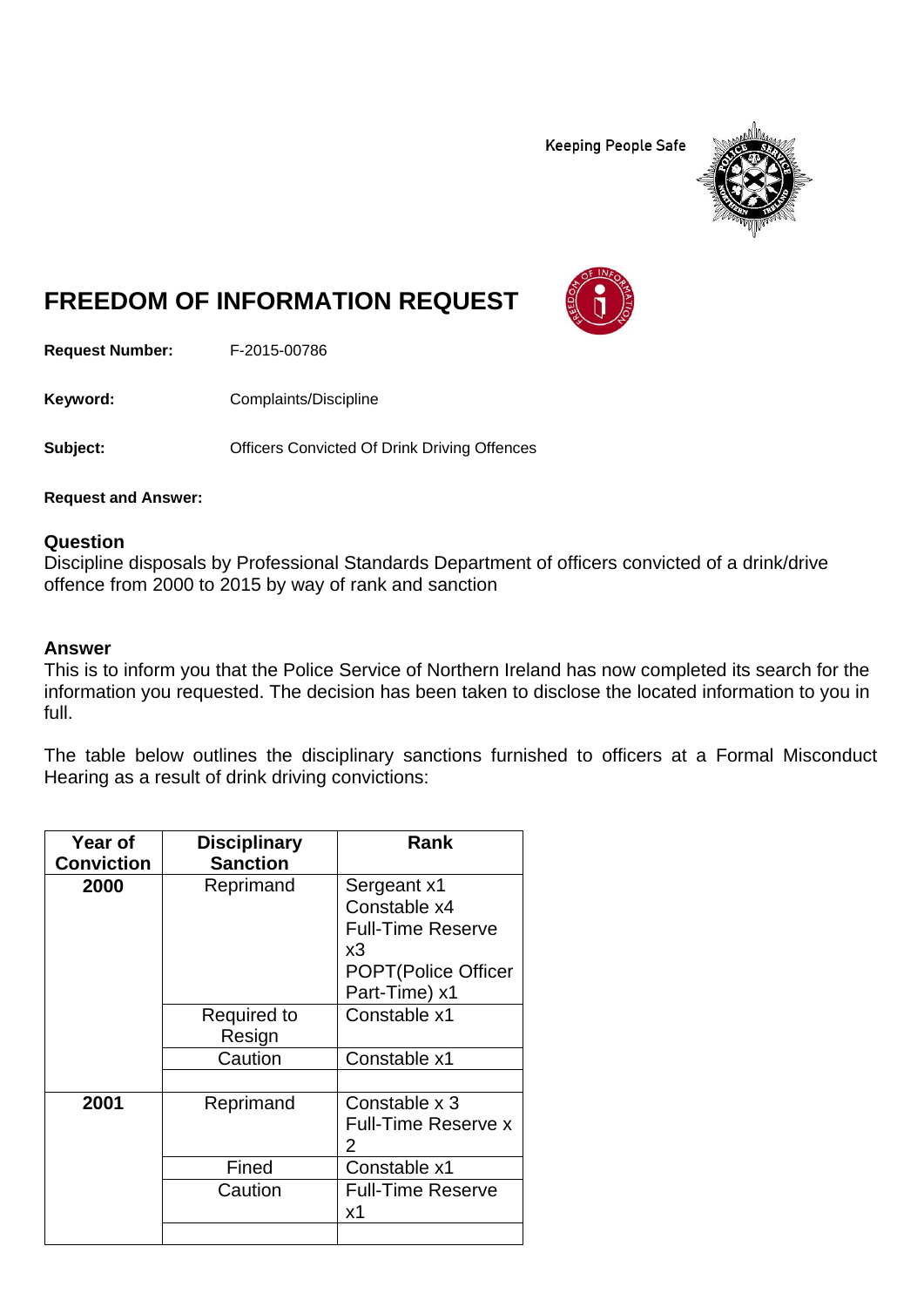| 2002 | Fined                                | Constable x 6                  |
|------|--------------------------------------|--------------------------------|
|      |                                      | <b>Full-Time Reserve</b><br>х1 |
|      | Reduction in Pay                     | Sergeant x1                    |
|      | Reprimand                            | Inspector x1                   |
|      |                                      | <b>Full-Time Reserve</b>       |
|      | Caution                              | х1<br><b>Full-Time Reserve</b> |
|      |                                      | x1                             |
| 2003 | Required to                          | Constable x1                   |
|      | Resign                               |                                |
|      | Reduction in Pay                     | Constable x2                   |
|      | Fined                                | Constable x 5                  |
|      |                                      | <b>Full-Time Reserve</b><br>x1 |
|      |                                      |                                |
| 2004 | Fined                                | Constable x8                   |
|      |                                      | <b>Full-time Reserve</b>       |
|      |                                      | x1                             |
| 2005 | Reduction in Pay                     | Sergeant x1                    |
|      |                                      | Constable x2                   |
|      | Fined                                | Sergeant x1                    |
|      |                                      | <b>Full-Time Reserve</b><br>х1 |
|      |                                      |                                |
| 2006 | Dismissed                            | Constable x 2                  |
|      |                                      | <b>Full-Time Reserve</b>       |
|      | Required to                          | х1<br>Constable x 3            |
|      | Resign                               | <b>Full-Time Reserve</b>       |
|      |                                      | х1                             |
|      | Reduction in pay                     | Constable x 6                  |
|      |                                      | <b>Full-Time Reserve</b><br>x2 |
|      | Fined                                | Constable x 5                  |
|      |                                      |                                |
| 2007 | <b>Dismissed</b>                     | Constable x1                   |
|      | Reduced in Pay<br><b>Required to</b> | Constable x1<br>Constable x 4  |
|      | Resign                               | POPT x1                        |
|      |                                      |                                |
| 2008 | <b>Required to</b>                   | Constable x 2                  |
|      | Resign                               |                                |
| 2009 | Nil                                  |                                |
|      |                                      |                                |
| 2010 | Nil                                  |                                |
| 2011 |                                      | Constable x2                   |
|      | Required to<br>Resign                |                                |
|      |                                      |                                |
| 2012 | Nil                                  |                                |
|      |                                      |                                |